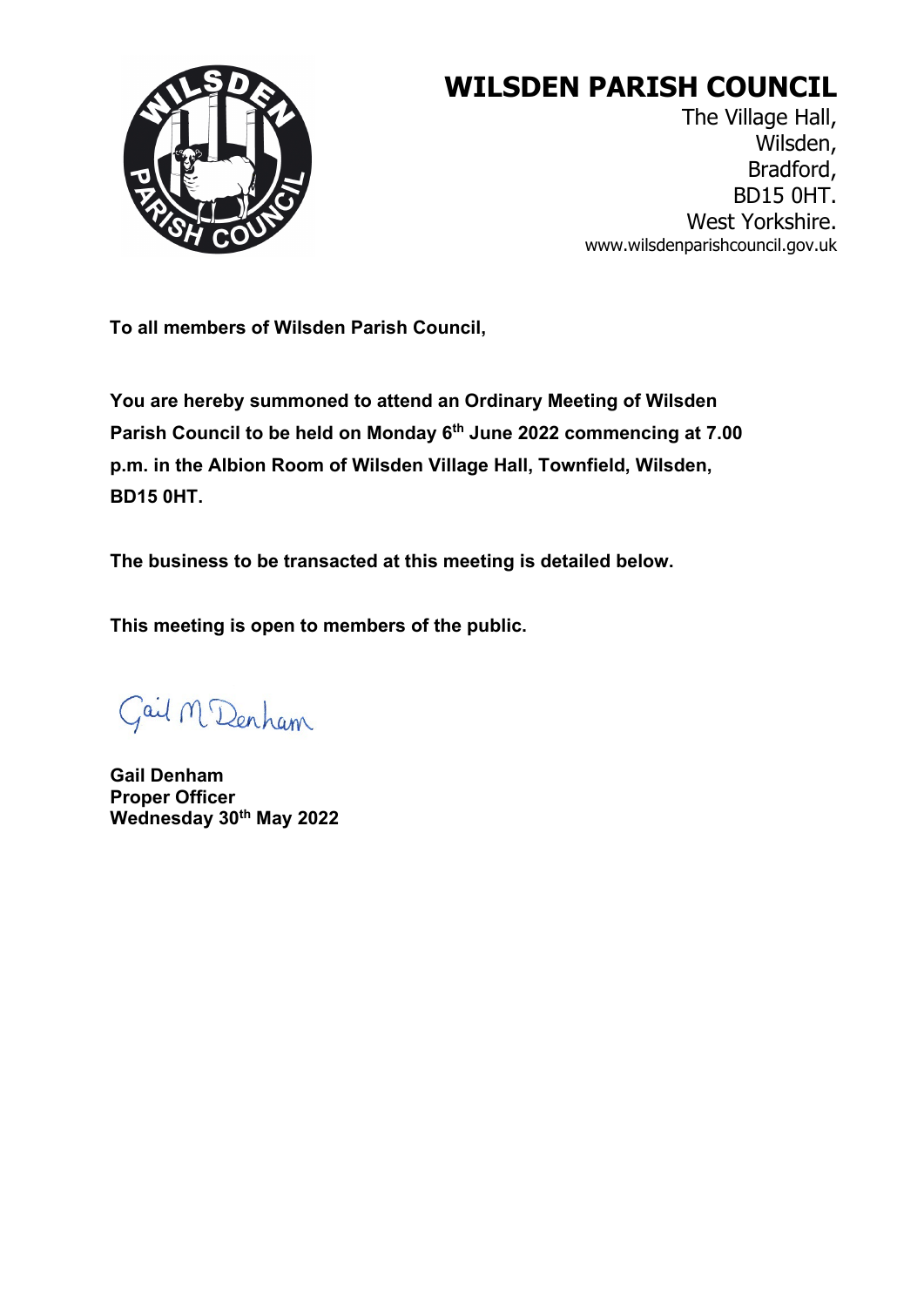## **AGENDA**

## **Parish Council meeting 6th June 2022, Albion Room, Village Hall**

## **2022/39 TO RECEIVE APOLOGIES AND CONSIDER APPROVING REASONS FOR ABSENCE.**

#### **2022/40 DECLARATIONS OF INTEREST**

- **1)** To receive declarations of interest from councillors on items on the agenda.
- **2)** To receive written requests for dispensations for disclosable pecuniary interest.
- **3)** To grant any requests for dispensation as appropriate.

## **2022/41 PUBLIC REPRESENTATION** (20 MINS.)

## **2022/42 TO CONFIRM AS A CORRECT RECORD THE MINUTES OF THE MEETING OF THE PARISH COUNCIL HELD ON 9th MAY 2022** (To follow).

## **2022/43 TO DECIDE ON THE PARISH COUNCIL'S RESPONSE TO THE FOLLOWING PLANNING APPLICATIONS:**

**Application Number:** 22/01941/HOU **Proposal:** Single storey extension at the front to provide ground floor bathroom. **Location:** 48 North View Wilsden

#### **Application Number:** 22/02003/HOU **Proposal:** Proposed garage conversion with first floor extension

**Location:** Stone Trough Cottage 45 Lane Side Wilsden

## **Application Number:**

**Proposal:** Loft conversion; rear dormer Location:

## **2022/44 HARECROFT:**

- **a) TO RECEIVE AN UPDATE ON THE HARECROFT SPEED REDUCTION PROJECT FROM COUNCILLOR TURTON OR THE CLERK**.
- **b) TO RECEIVE ANY UPDATES FROM COUNCILLOR BELFORD ON THE STONE SIGN AND ANY OTHER OUTSTANDING ISSUES.**

**2022/45 TO RECEIVE AN UPDATE ON THE VILLAGE HALL FROM COUNCILLOR GOLTON.**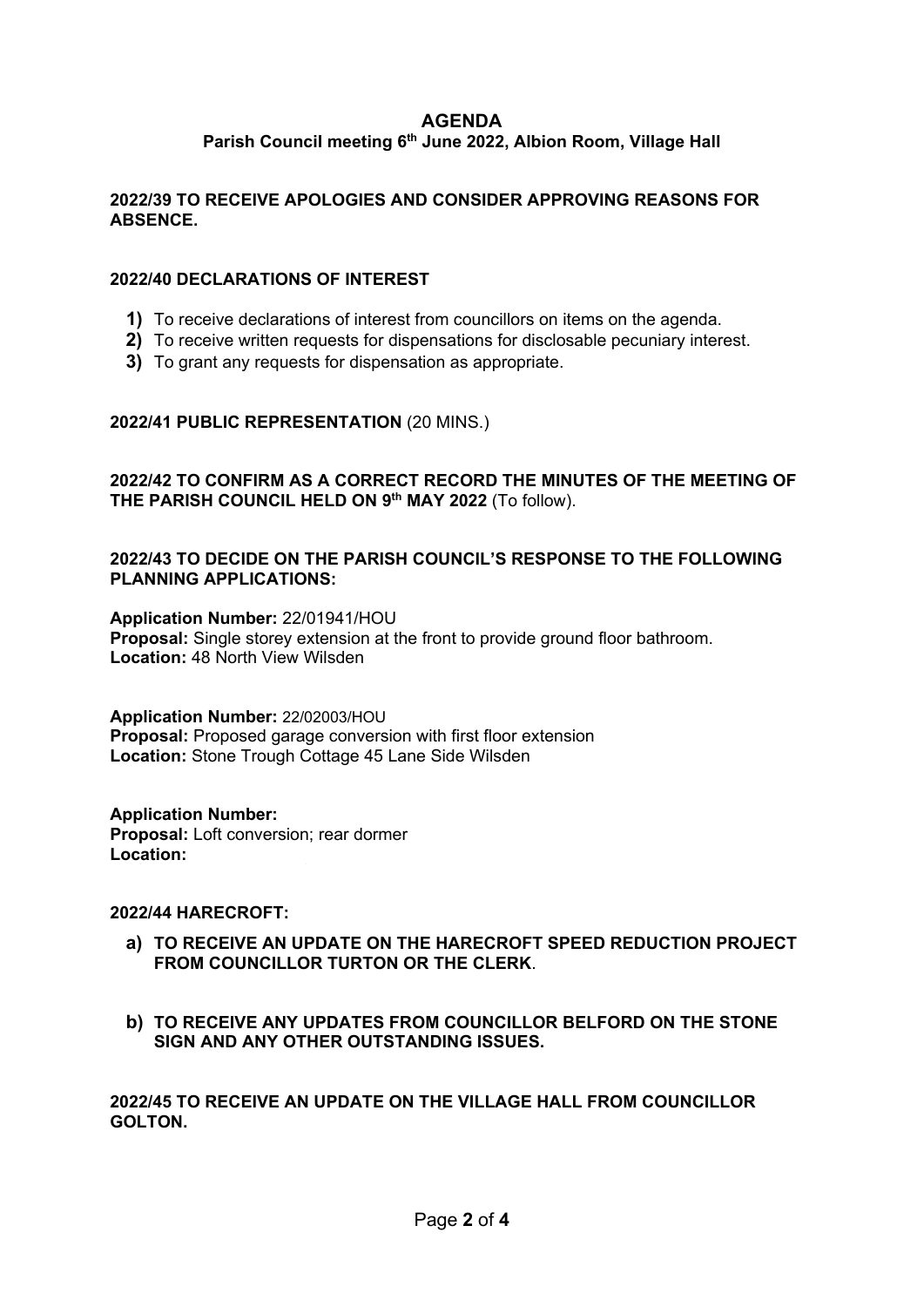## **2022/46\* TO RECEIVE DRAFT/APPROVED MINUTES OF THE FOLLOWING MEETINGS:**

- **a) Green Spaces Committee 27th April 2022** (to follow)
- **b) Community Engagement Working Group 27th April 2022** (to follow or defer)

**2022/47 TO RECEIVE A PROPOSAL FROM THE GREAT NORTHERN RAIL TRAIL** (to follow).

**2022/48 TO RECEIVE AN EMAIL FROM THE COUNCIL FOR BRITISH ARCHAEOLOGY –** YORKSHIRE GROUP (to follow).

**2022/49\* TO RECEIVE THE UPDATED RECORD OF DELEGATED DECISIONS TAKEN BY AN OFFICER AS REQUIRED BY THE OPENNESS OF LOCAL GOVERNMENT BODIES REGULATIONS 2014.** (To follow)**.**

**2022/50\* TO NOTE THE BANK BALANCES AS OF 31st May 2022.** (To follow)

**2022/51 TO APPROVE THE PARISH COUNCIL'S RECEIPTS AND PAYMENTS UP TO 31st May 2022.** (To follow)

**2022/52\* TO RECEIVE NOTICE OF TRANSFERS OF FUNDS BETWEEN ACCOUNTS TO 31ST MAY 2022.** (to follow)

## **2022/53\* TO NOTE THE SCHEDULE OF FUTURE COMMITTEE & WORKING GROUP MEETINGS:**

- Green Spaces Committee: TBC
- Community Engagement Working Group: TBA (remote meeting)
- Management & Strategic Policy Committee: 13<sup>th</sup> June at 7:30p.m.
- Internal Audit Committee: TBA
- Neighbourhood Planning Working Group: TBC
- Safety and Security Working Group: TBA

## **2022/54 TO PROPOSE FURTHER ITEMS FOR INCLUSION ON NEXT AGENDA IN ADDITION TO:**

- Any items deferred from this meeting
- Harecroft (standing item)
- Village Hall (standing item)
- To receive draft/approved minutes:
	- Green Spaces Committee 1st June 2022

The Clerk will remind Councillors to submit items for inclusion on the next agenda by 27th June 2022.